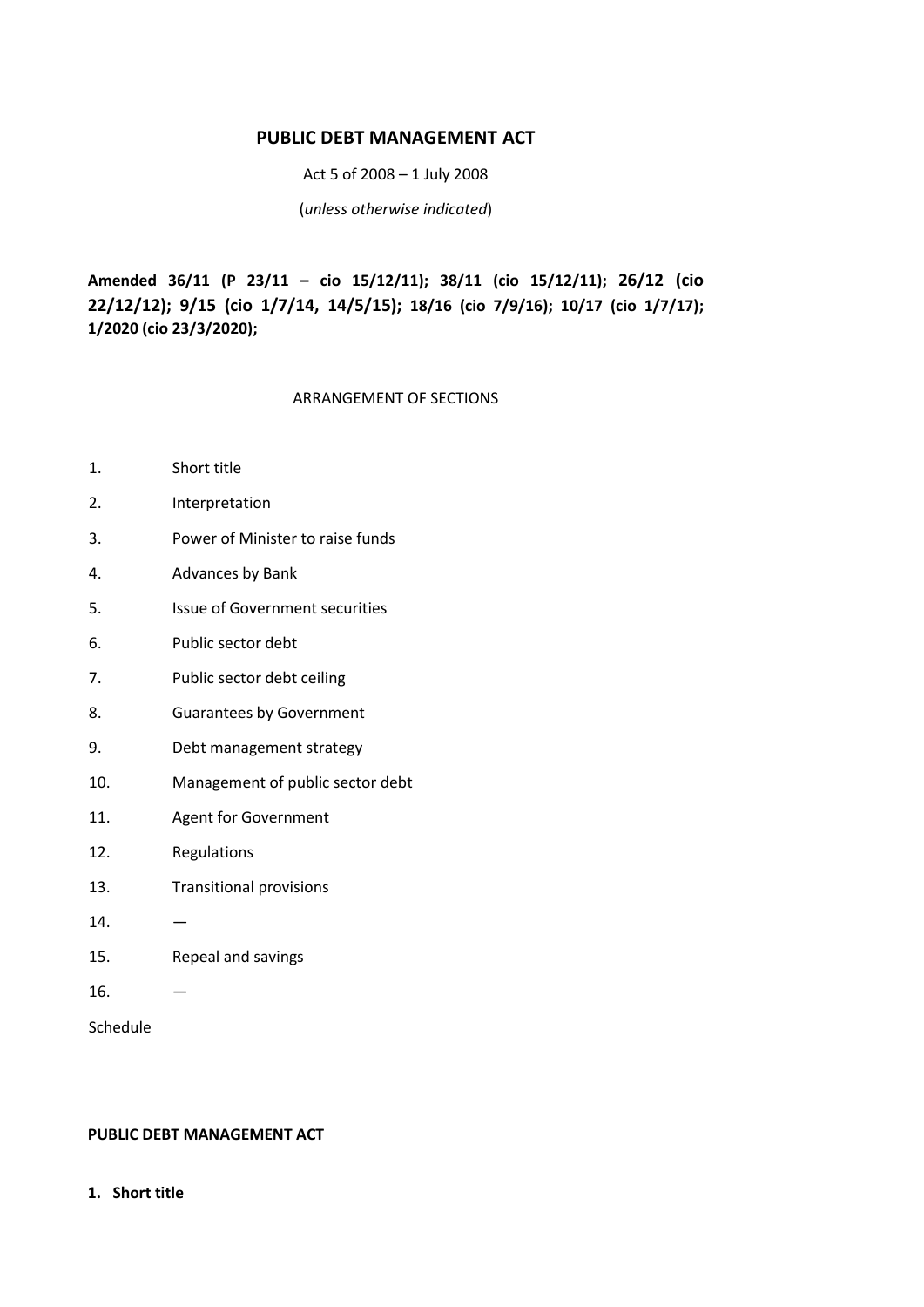This Act may be cited as the Public Debt Management Act.

### **2. Interpretation**

In this Act—

"Bank" means the Bank of Mauritius established under the Bank of Mauritius Act;

"Bond" means a document incurring long-term debt, which—

- (a) in the case of an initial issue of the Bond, has a maturity date of 5 years or more from the date of its issue; or
- (b) in the case of a re-issue of the Bond, has a maturity date which may be less than the maturity period of its initial issue;

"cash equivalent" means investment, other than those in shares and units, which are readily convertible to known amounts of cash and are subject to an insignificant risk of changes in value;

[Inserted 1/2020 (cio 23/3/2020).]

"central government"—

- (a) means all Ministries and Departments of the Government; and
- (b) includes—
	- (i) entities operating social security schemes; and
	- (ii) agencies responsible for the performance of specialised governmental functions and operating under the authority of the Government and which are funded by transfers from the budget and by raising of funds independently;

"certificated securities" means securities issued in bearer or registered form and evidenced by certificates;

"control", in relation to Government-controlled, means having an effective influence in the main aspects of management;

"fiscal year" has the same meaning as in the Finance and Audit Act;

"general government" means the central government, regional government and local government;

"Government" means all Ministries and Departments of the Government;

"Government securities" means Treasury bills, Treasury notes, Bonds or Sovereign Sukuks issued by way of certificated securities or uncertificated securities;

"guarantee" means the guarantee referred to in section 8;

"international financial organisation" means—

- (a) the Association, Bank, Corporation or Fund referred to in the International Financial Organisations Act; or
- (b) such other body as the Minister may prescribe;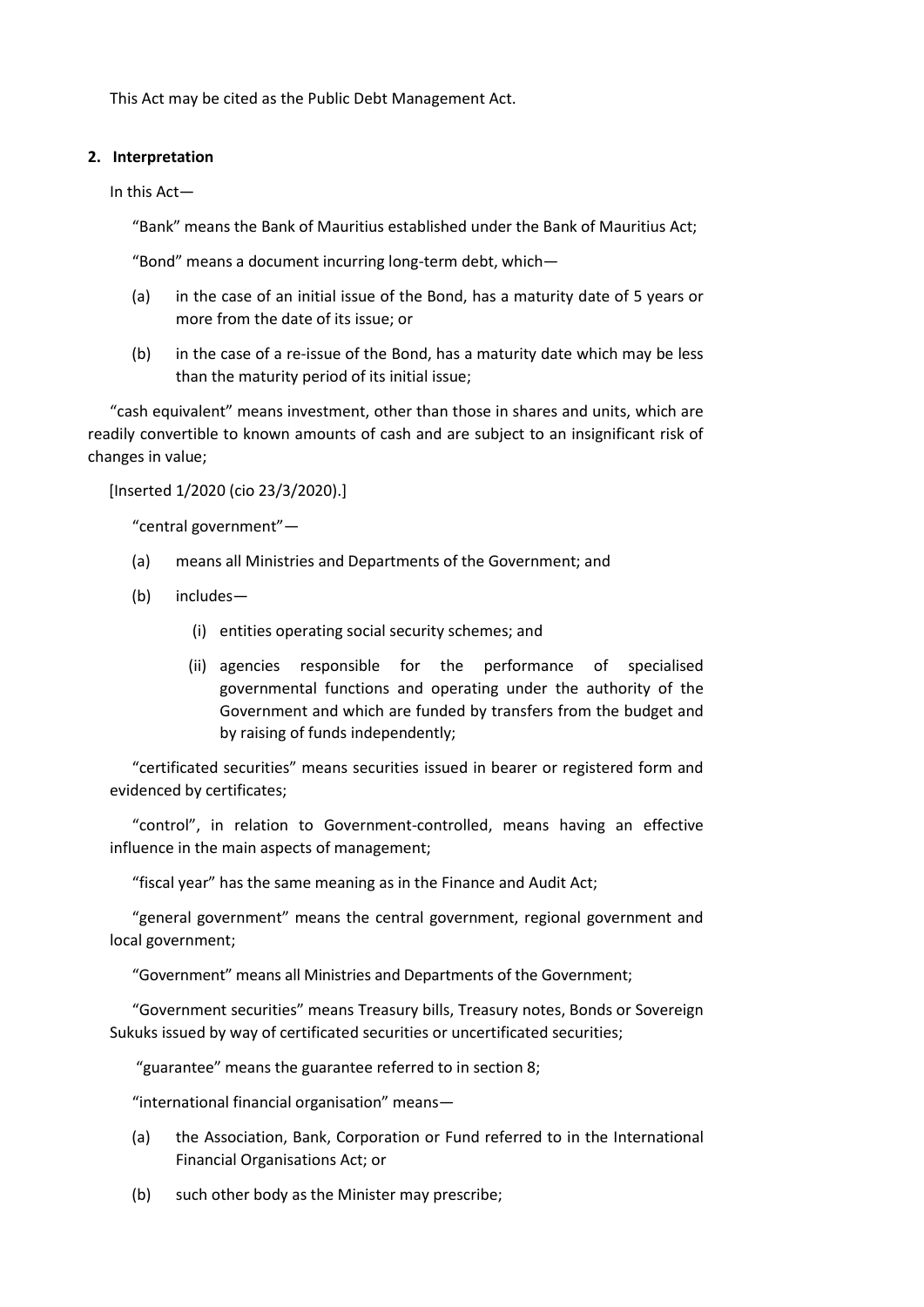"issuer" means the agent or his sub-agent responsible for issuing Government securities to investors;

"local government" means the Municipal City Councils, Municipal Town Councils, District Councils and Village Councils set up under the Local Government Act 2011 and which exercise an independent competence as government units;

```
[Amended 36/11 (cio 15/12/11).]
```
"Minister" means the Minister to whom responsibility for the subject of finance is assigned;

"own", in relation to Government-owned, means having all or a majority of the shares or other forms of capital participation;

"public enterprise" means any institution providing goods and services to the public which is either Government-owned or Government-controlled, which may be engaged in either the financial or non-financial sector and which is either entirely or majority-owned or otherwise controlled by Government or by any other public institution;

"public sector" means the central government, regional government, local government and all public enterprises;

"regional government" means the Rodrigues Regional Assembly established under the Rodrigues Regional Assembly Act;

"social security schemes"—

- (a) means schemes set up or established, controlled or financed by public authorities for the purpose of providing social security benefits for the community; and
- (b) includes—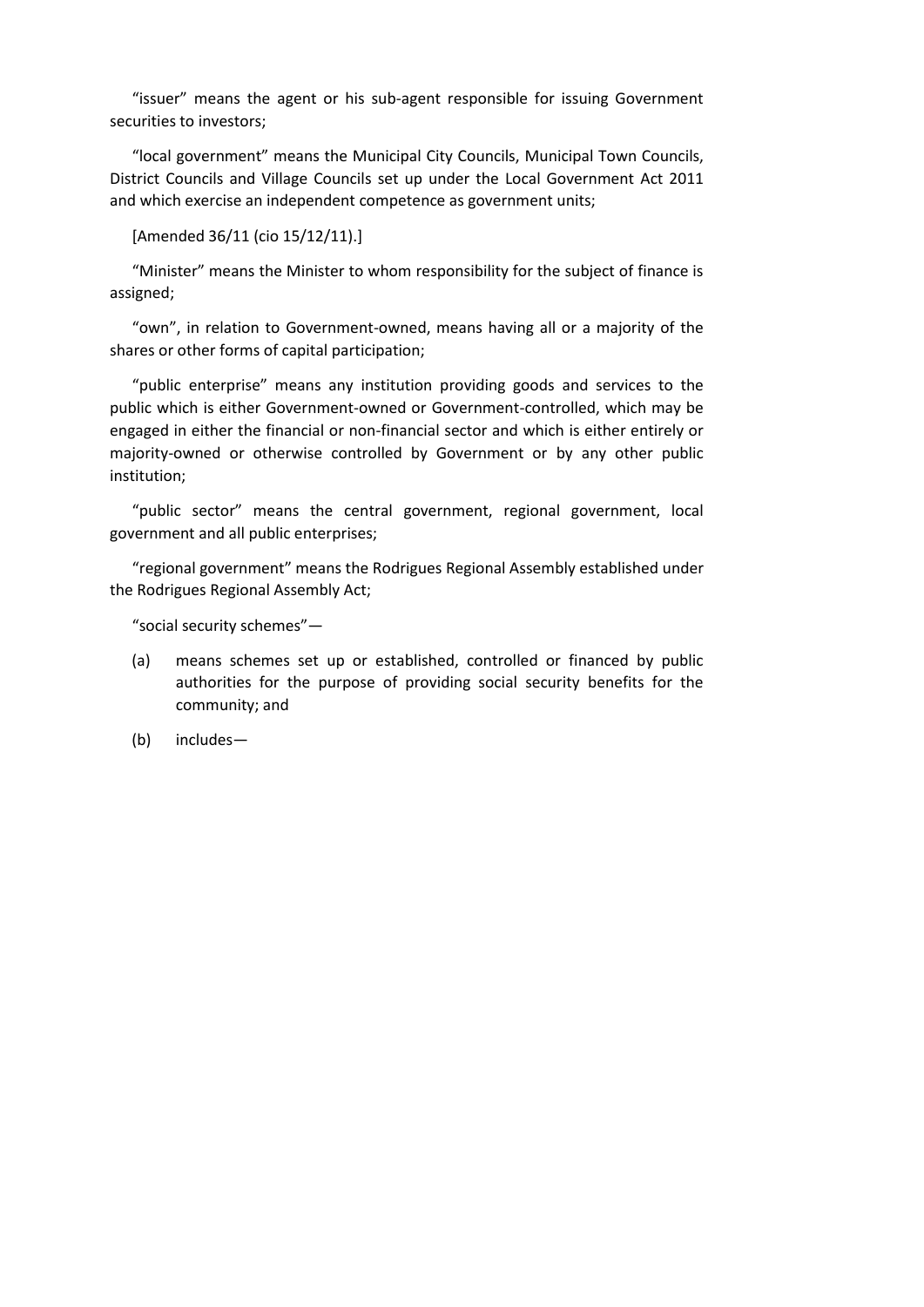- (i) the National Pension Fund established under the National Pensions Act; and
- (ii) the National Savings Fund established under the National Savings Fund Act;

"Treasury bill" means a document incurring short-term debt, which has a maturity date of 12 months or less from the date of its issue;

"Treasury note" means a document incurring medium-term debt, which has a maturity date of more than 12 months and less than 5 years from the date of its issue;

"uncertificated securities" means securities issued as bookkeeping entries pursuant to a book entry system established by the Ministry.

[S. 2 amended by s. 34 (a) of Act 14 of 2009 w.e.f. 30 July 2009; s. 165(14) of Act 36 of 2011 w.e.f. 15 December 2011; S. 42 OF Act 9 of 2015 w.e.f. 14 May 2015; s. 43 of Act 10 of 2017 w.e.f. 1 July 2017; s. 44(a) of Act 1 of 2020 w.e.f. 23 March 2020.]

#### **3. Power of Minister to raise funds**

(1) The power to raise funds under subsection (2) in the name and on behalf of the Government shall be solely vested in the Minister.

(2) The Minister may, from time to time, raise funds in or outside Mauritius to finance investment projects or other commitments of Government or for such other purposes as may be prescribed.

[Amended 18/16 (cio 7/9/16).]

(3) For the purposes of subsection (2), the Minister may enter into an agreement with a financial or banking institution, an international financial organisation or a foreign government in such manner and on such terms as he thinks fit.

(3A) The Minister may enter into such agreement, sell, purchase or otherwise acquire any immovable property or any right therein, lease movable or immovable property and generally engage in such transactions and perform such activities as may be reasonably necessary for the purpose of issuing Sovereign Sukuks in Mauritius.

(4) The Minister may enter into any other agreement for the purposes of varying the terms of an agreement entered into under subsection (3).

(5) A copy of every agreement under subsection (3), (3A) or (4) shall be laid before the National Assembly—

- (a) where the Assembly is in session, within 15 working days of the conclusion of the agreement; or
- (b) where the Assembly is not in session, within 7 working days of the next session of the Assembly.

(6) The Minister may, for the purpose of giving effect to an agreement under subsection (3), (3A) or (4), authorise in writing any person to sign, issue and execute any endeavour or instrument.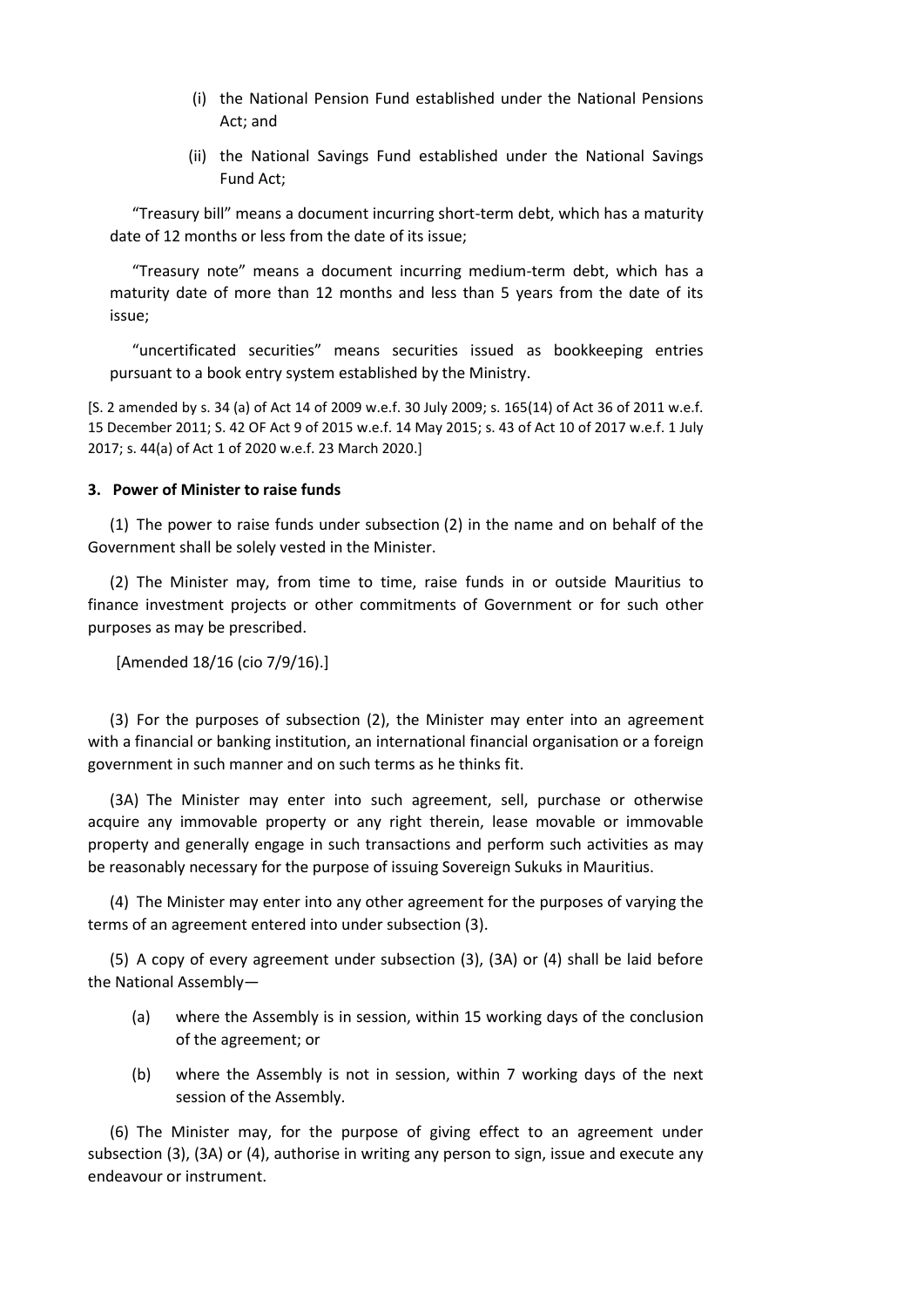[S. 3 amended by s. 34 (b) of Act 14 of 2009 w.e.f. 30 July 2009; s. 40 of Act 18 of 2016 w.e.f. 7 September 2016.]

#### **4. Advances by Bank**

In accordance with section 58 of the Bank of Mauritius Act, the Bank may grant, in a fiscal year, advances to cover negative net cash flows of the Government.

#### **5. Issue of Government securities**

(1) The Minister may authorise the issue of Government securities in such type, form and manner, and on such terms and conditions, as may be prescribed.

(2) Government securities under subsection (1) shall, subject to subsection (3), be issued in book entry or in physical form.

(3) Government securities in physical form shall be identified by their series of issuance, distinctive serial numbers, face amount, and may be in either registered or bearer form.

(4) As from 1 July 2008, Government securities shall, save in exceptional circumstances, be issued in book entry form.

(5) The Minister shall take steps to encourage holders of Government securities in physical form to convert them into book entry form.

(6) Government securities issued in book entry form shall constitute Government debt no less than if they had been issued in physical form.

(7) Where a certificate or other document of title to certificated securities is lost, stolen, destroyed, mutilated or defaced, the issuer shall, on application being made by the holder of the certificate or other document, issue a duplicate certificate or document to the holder.

(8) Any application under subsection (7) relating to a lost or stolen certificate or document shall be accompanied by a written undertaking that where the certificate or document is found, or received by the holder, it shall be returned to the issuer.

(9) For the purposes of this section, the Bank shall, on behalf of the Ministry, establish and maintain a computerised system for issuing, maintaining, servicing and redeeming the uncertificated securities.

(10) All proceeds from the issuance of Government securities to support monetary policy objectives shall be deposited in an account at the Bank and used only for the redemption of such securities.

[Added 18/16 (cio 7/9/16).]

(11) Any cost incurred by Government in the issuance of Government securities to support monetary policy objectives shall be borne by the Bank, unless Government decides to meet such cost.

[Added 18/16 (cio 7/9/16).]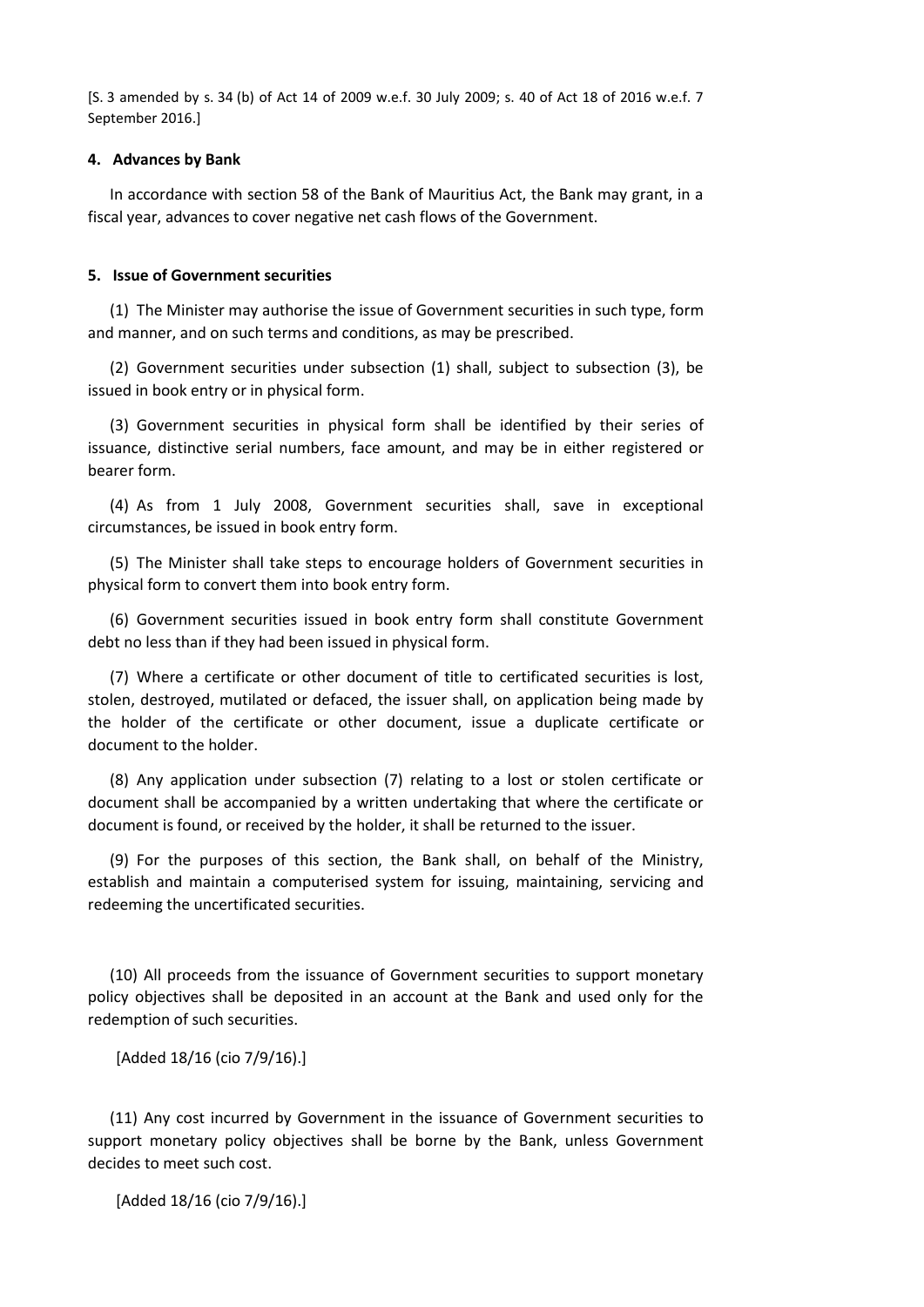#### **6. Public sector debt**

- (1) Any debt incurred—
	- (a) through the raising of loans, the issuing of securities, overdrafts or by any other means by—
		- (i) the central government;
		- (ii) the Rodrigues Regional Assembly established under section 51 (c) of the Rodrigues Regional Assembly Act;
		- (iii) the local government;
		- (iv) a public enterprise, whether or not the loans are wholly or partly guaranteed by the Government;
	- (b) by way of advances from the Bank to any entity in the public sector,

shall constitute public sector debt.

(1A) There shall be deducted from public sector debt –

- (a) any cash balance or cash equivalent held by Government with the Bank or any financial institution in excess of an aggregate amount of 200 million rupees;
- (b) any cash balance or cash equivalent held by non-financial public sector bodies in any financial institution in excess of an aggregate amount of 300 million rupees;
- (c) any equity investment held by Government or non-financial public sector bodies in any private sector entity; or
- (d) such other money as may be prescribed.

[Inserted 1/2020 (cio 23/3/2020).]

(2) Any debt incurred by the general government or a public enterprise and which is wholly or partly guaranteed by the Government shall constitute a debt due by the State and carry an absolute and unconditional commitment by the Government to the timely payment of the principal of the debt, and the interest on it, in accordance with the terms and conditions under which the indebtedness was contracted.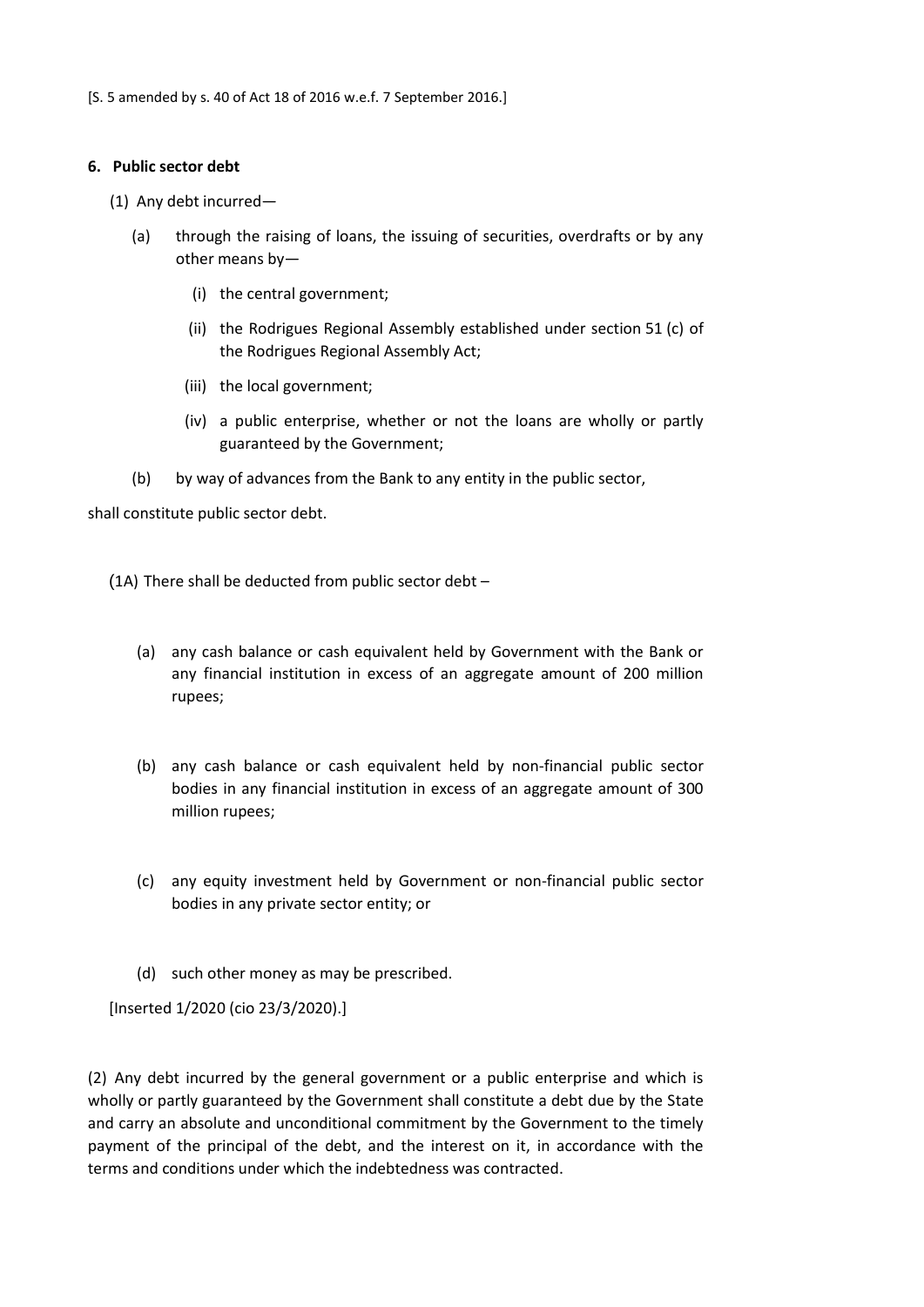(3) Provision for the payment of the principal of, and interest on, public sector debt in accordance with the terms and conditions of the debt shall be made in the annual budget of the general government or public enterprise, as the case may be.

(4) Notwithstanding any other enactment, all Government debt, regardless of its nature or the date it was incurred, shall have equality of status in relation to claims in respect of payment of the principal and interest, and shall constitute a first claim against the account into which the funds are deposited.

(5) Claims referred to in subsection (4) shall not be subordinated to any other claim, except for obligations made in the name of the State and ratified by the National Assembly under appropriate treaties or conventions.

[S. 6 amended by s. 44(b) of Act 1 of 2020 w.e.f. 23 March 2020.]

# **7. –**

[S. 7 amended by s. 13 (a) of Act 10 of 2010 w.e.f. 31 March 2011; s. 23 of Act 38 of 2011 w.e.f. 15 December 2011; s. 42 of Act 9 of 2015 w.e.f. 1 July 2014; s. 43 of Act 10 of 2017 w.e.f. 1 July 2017; s. 43 of Act 10 of 2017 w.e.f. 24 July 2017; s. 44(c) of Act 1 of 2020 w.e.f. 23 March 2020.]

## **8. Guarantees by Government**

(1) (a) Subject to this section, the Minister may execute, in the name and on behalf of the Government, any instrument required to be executed for the purpose of guaranteeing, wholly or partly, the repayment of any money borrowed by the regional government, local government, any public enterprise or any institution providing services to Government, or to any public sector entity, which he considers to be in the public interest, for any purpose except current expenditure.

[Amended 26/12 (cio 22/12/12); 10/17 (cio 24/7/17).]

(b) The Minister may authorise, in writing, an officer of the Ministry to execute, in the name and on behalf of the Government, any instrument referred to in paragraph (a).

[Inserted 26/12 (cio 22/12/12).]

(2) Prior to the execution of any instrument under subsection (1), the Minister—

 $(a)$  –

[Repealed 1/2020 (cio 23/3/2020).]

- (b) may require
	- (i) the Rodrigues Regional Assembly, a local government or a public enterprise, as the case may be, to furnish proof of its capacity to repay the money borrowed; and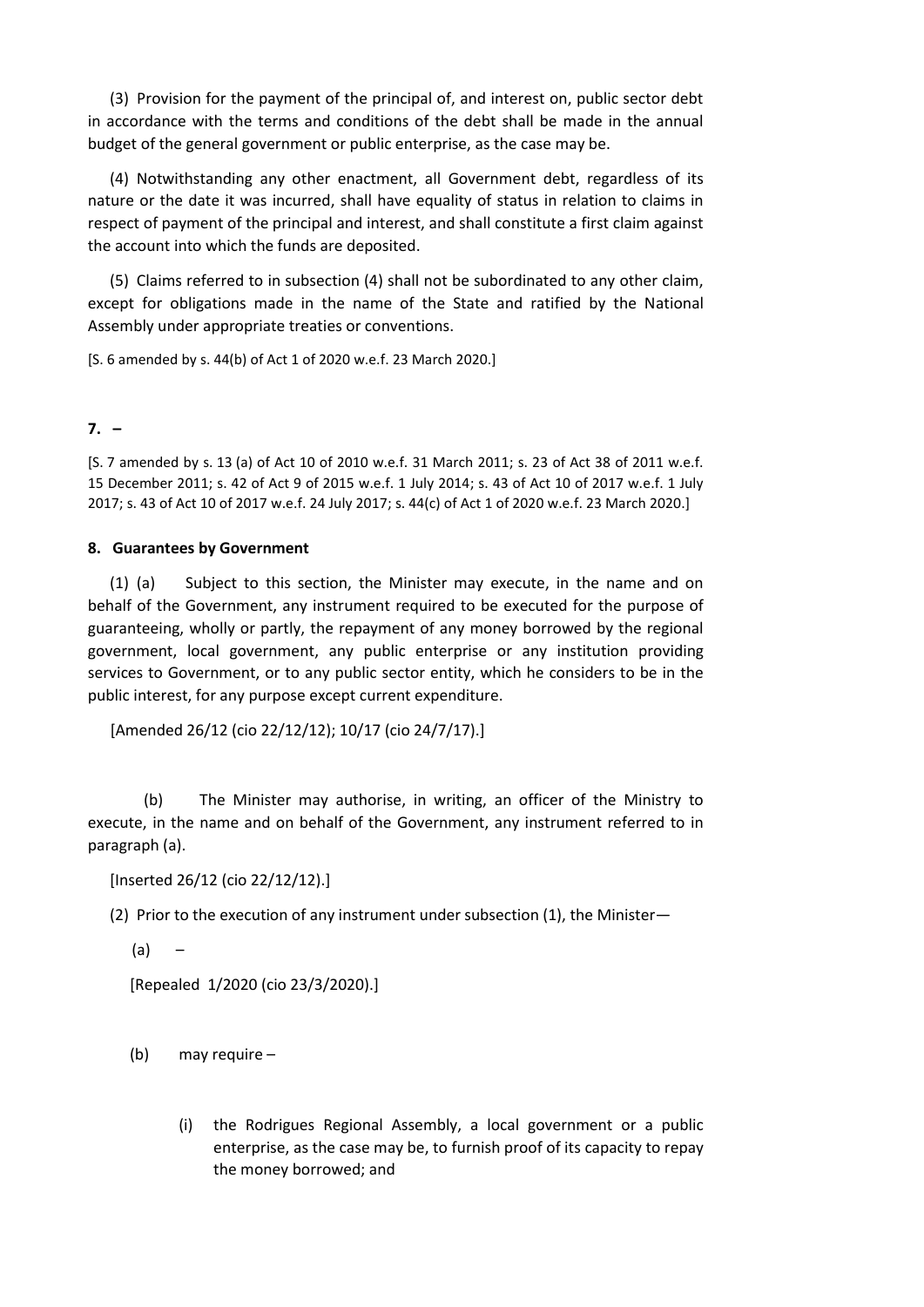(ii) a risk assessment exercise to be carried out to determine the level of risk involved with regard to the issue of the guarantee. (3) The Minister may—

[RR 18/16 (cio 7/9/16).]

- (a) as a condition of the guarantee, require a public enterprise to pay an annual fee not exceeding one per cent of the amount guaranteed; and
- (b) for the purposes of guaranteeing any money under this section, impose such other conditions in such manner and on such terms as he thinks fit.

(4) Any money, the repayment of which is guaranteed under any instrument under subsection (1), shall be a charge on the Consolidated Fund and any liability incurred under it shall be paid out of the Fund.

(5) The Ministry shall maintain the official register of the stock of Governmentguaranteed debt.

(6) The Ministry shall, not later than one month after the end of every quarter, prepare a report on the stock of Government-guaranteed debt and the costs incurred and the estimated costs to be incurred due to realisation of Government guarantees, and takes steps to ensure that it is made public.

[S. 8 amended by s. 21 of Act 2012 w.e.f 22 December 2012; S. 40 of Act 18 of 2016 w.e.f. 7 September 2016; s. 43 of Act 10 of 2017 w.e.f. 24 July 2017; s. 44(d) of Act 1 of 2020 w.e.f. 23 March 2020.]

#### **9. Debt management strategy**

(1) The objectives of the debt management strategy shall be—

- (a) to meet the borrowing needs of Government in a manner that avoids market disruption;
- (b) to minimise the cost of the debt portfolio within an acceptable level of risk; and
- (c) to support the development of a well-functioning market for Government securities.

(2) The debt management strategy shall set risk-control benchmarks and medium term targets for the composition, currency-mix, interest rate-mix, maturity profile and relative size of the public sector debt.

(3) The Ministry shall—

- (a) prepare, within 3 months of the commencement of this Act, a debt management strategy as a primary policy tool to guide the relevant staff for managing the public sector debt; and
- (b) regularly review the debt management strategy and make any amendment thereto.

[Amended 18/16 (cio 7/9/16).]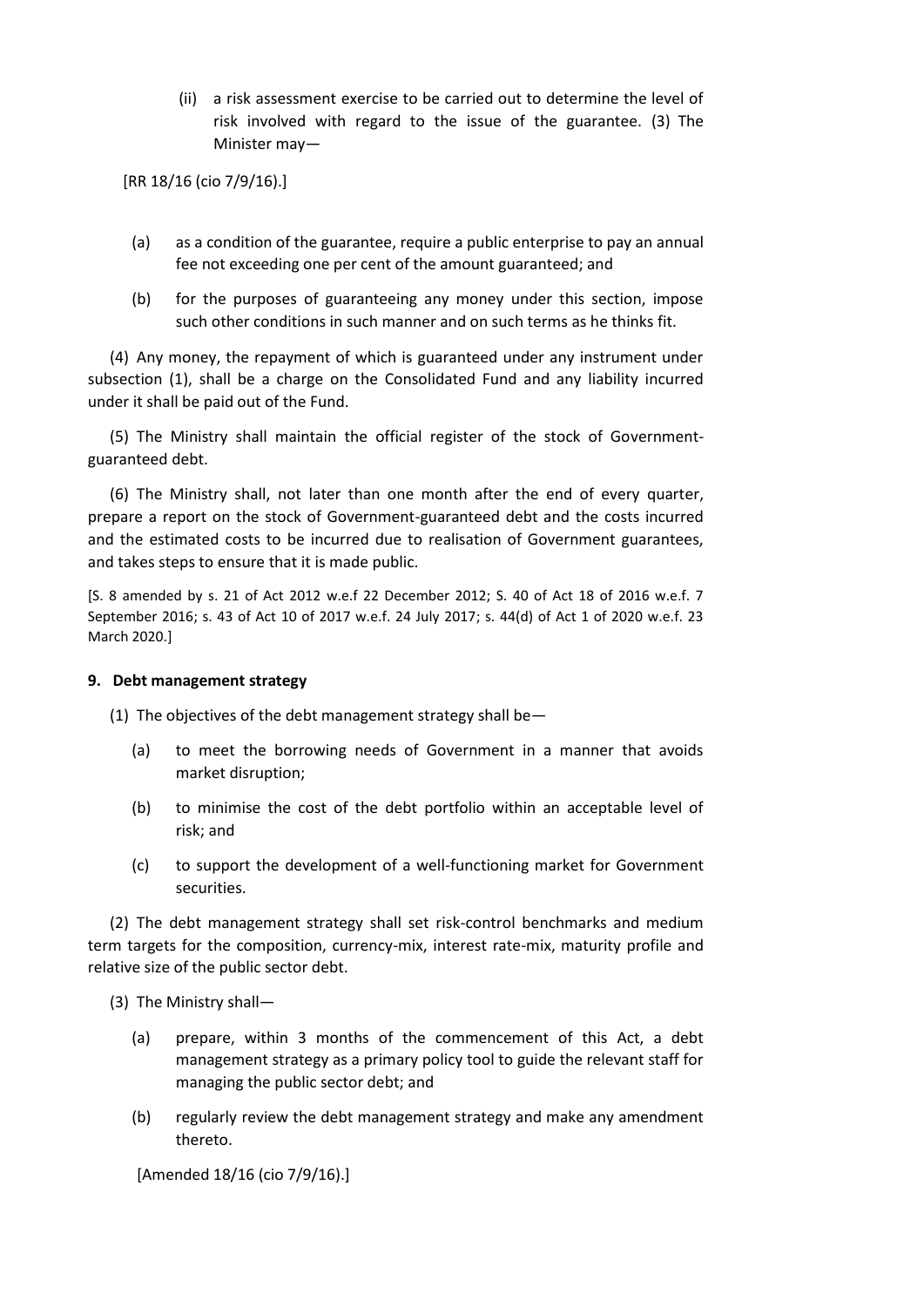(4) The Ministry shall, not later than one month after the end of every quarter, prepare a report on the outstanding stock of public sector debt, its size and currency composition, interest rate-mix and maturity profile.

(5) The Ministry shall take steps to ensure that the debt management strategy, any amendment under subsection (3) (b) and the report under subsection (4) is made public.

[S. 5 amended by s. 40 of Act 18 of 2016 w.e.f. 7 September 2016.]

### **10. Management of public sector debt**

(1) The Ministry shall be responsible for the policy framework and strategy governing the management of public sector debt and for ensuring that the public sector debt is properly managed in accordance with that policy, and in particular, the Ministry shall—

- (a) be guided by the need to—
	- (i) finance the debt at the least possible cost, consistent with prudent level of risk and the Ministry's fiscal policy objectives; and
	- (ii) to develop, to the extent that market conditions, prudence and policy goals permit, a viable interest rate curve for Government borrowing, using, as appropriate, benchmark issues to help track the prevailing costs of short, medium and long term financing;
- (b) maintain the official register of the stock of public sector debt;
- (c) study and analyse public sector debt structure, debt repayment and debt restructuring and any other matter relating to public sector debt; and
- (d) monitor guarantees by Government under section 8.

[Amended 1/2020 (cio 23/3/2020).]

(2) The Ministry shall, for the purposes of this section, set up and maintain an electronic monitoring system to record information relating to public sector debt received from the general government and public enterprises.

[Amended 1/2020 (cio 23/3/2020).]

(3) The electronic information referred to in subsection (2) shall include a 3-fiscal year financing plans and debt projections, updated annually or as required and a quarterly report of actual debt stock shall be made public.

[Amended 38/11 (cio 15/12/11).]

(4) Every supervising officer or chief executive officer of general Goverment and public enterprises shall, for the purposes of subsections (2) and (3), submit to the Ministry—

- (a) not later than 15 days after the end of every quarter, debt data in respect of the quarter; and
- (b) not later than 31 March in every year, a 3-fiscal year financing plan and debt projections.

[Amended 38/11 (cio 15/12/11), 9/15 (cio 1/7/14); 1/2020 (23/3/2020).]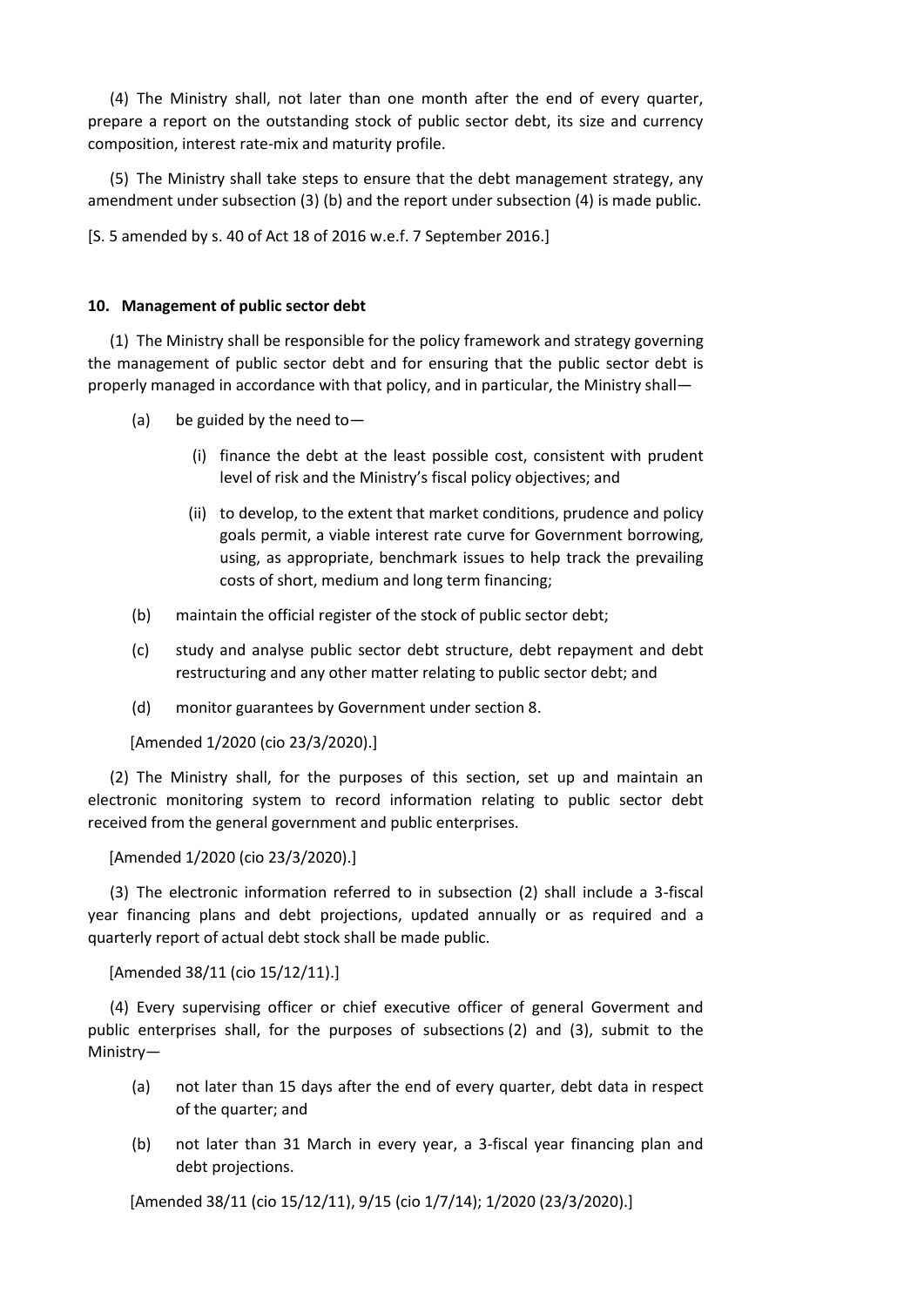(5) Every director or head of non-financial public sector bodies shall, for the purpose of section 6(1)(b) and (c), submit to the Ministry, not later than 15 days after the end of every quarter, cash balances and cash equivalents, held with any financial institution, and equity investment held in any private sector entity, in respect of that quarter.

[Added 1/2020 (cio 23/3/2020).]

[S. 10 amended by s. 13 (b) of Act 10 of 2010 w.e.f. 31 March 2011; s. 23 of Act 38 of 2011 w.e.f. 15 December 2011; s. 42 of Act 9 of 2015 w.e.f. 1 July 2014; s. 44(e) of Act 1 of 2020 w.e.f. 23 March 2020.]

# **11. Agent for Government**

For the purposes of issuance and management of Government debt, the Minister may appoint a different organisation, suitably qualified, in lieu of the Bank, to be the agent of Government to perform such duties and functions of debt management, and on such terms and conditions, as may be determined by the Minister.

# **12. Regulations**

The Minister may—

- (a) make such regulations as he thinks fit for the purposes of this Act;
- (b) by regulations, prescribe the procedures and processes necessary for debt issuance and management.

```
[Amended 1/2020 (cio 23/3/2020).]
```
 $(c)$  –

```
[R 1/2020 (cio 23 3 2020).]
```
[S. 12 amended by s. 13 (c) of Act 10 of 2010 w.e.f. 31 March 2011; s. 44(f) of Act 1 of 2020 w.e.f. 23 March 2020.]

# **13. Transitional provisions**

(1) Notwithstanding section 8 (1), any instrument guaranteeing any money borrowed in respect of current expenditure by the regional government, local government or any public enterprise under the repealed Loans Act and the Government Guarantees (Development Purposes) Act before the commencement of this Act shall, at 1 July 2008, remain in force until the expiry of the instrument.

(2) Pending the implementation of section 10 (2), the general government and every public enterprise shall, at 1 July 2008, submit a certified statement to the Ministry, not later than—

(a) 31 July 2008, specifying the amount of the loan outstanding and the amount of principal and interest in arrears as at 30 June 2008; and